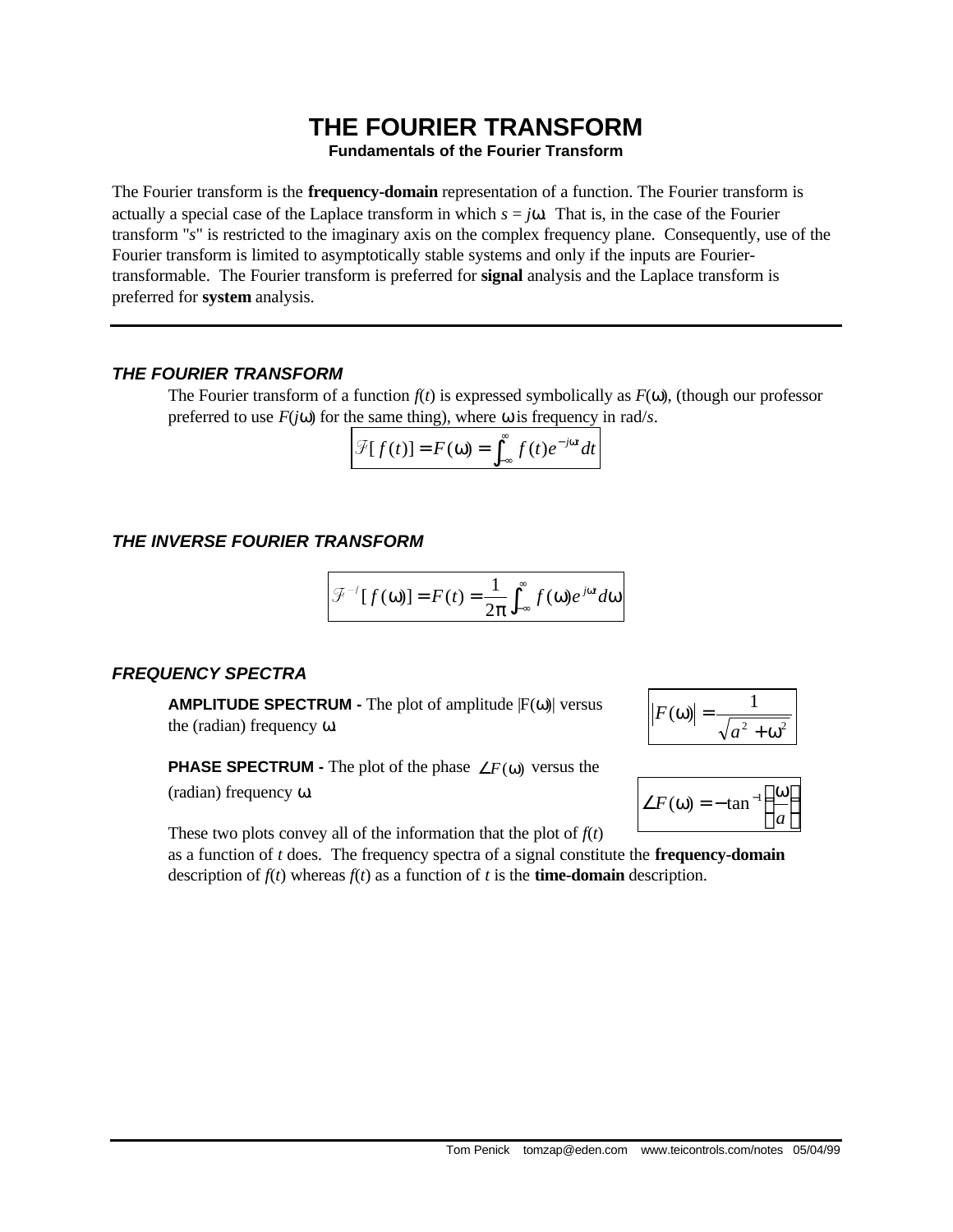|                  | f(t)                               | $F(\mathbf{w})$                                                                                                                                          |
|------------------|------------------------------------|----------------------------------------------------------------------------------------------------------------------------------------------------------|
| $\mathbf{1}$     | $e^{-at}u(t)$                      | $\frac{1}{a+j\omega}$ ,<br>a > 0                                                                                                                         |
| $\boldsymbol{2}$ | $e^{at}u(-t)$                      | $\frac{1}{a - j\omega},$<br>a > 0                                                                                                                        |
| 3                | $e^{-a t }$                        | $\frac{2a}{a^2+\omega^2},$<br>a > 0                                                                                                                      |
| $\overline{4}$   | $te^{-at}u(t)$                     | $\frac{1}{(a+j\omega)^2},$<br>a > 0                                                                                                                      |
| 5                | $t^n e^{-at} u(t)$                 | $\frac{n!}{(a+j\omega)^{n+1}},$<br>$a > 0$                                                                                                               |
| 6                | $\delta(t)$                        | 1                                                                                                                                                        |
| 7                | 1                                  | $2\pi\delta(\omega)$                                                                                                                                     |
| 8                | $e^{j\omega_0 t}$                  | $2\pi\delta(\omega-\omega_0)$                                                                                                                            |
| 9                | $\cos \omega_0 t$                  | $\pi[\delta(\omega-\omega_0)+\delta(\omega+\omega_0)]$                                                                                                   |
| 10               | $\sin \omega_0 t$                  | $j\pi[\delta(\omega+\omega_0)-\delta(\omega-\omega_0)]$                                                                                                  |
| 11               | u(t)                               | $\pi\delta(\omega) + \frac{1}{j\omega}$                                                                                                                  |
| 12               | sgn t                              | $\frac{2}{\sqrt{2}}$<br>$j\omega$                                                                                                                        |
| 13               | $\cos \omega_0 t u(t)$             | $\frac{\pi}{2} [\delta(\omega - \omega_0) + \delta(\omega + \omega_0)] + \frac{j\omega_0}{\omega_0^2 - \omega^2}$                                        |
| 14               | $\sin \omega_0 t u(t)$             | $\frac{\pi}{2i} \left[ \delta(\omega - \omega_0) - \delta(\omega + \omega_0) \right] + \frac{\omega_0}{2i^2}$<br>2 <sub>J</sub><br>$\omega_0$ – $\omega$ |
|                  | 15 $e^{-at}$ sin $\omega_0 t u(t)$ | $\frac{\omega_0}{(a + j\omega)^2 + {\omega_0}^2}$ , $a > 0$                                                                                              |
| 16               | $e^{-at}$ cos $\omega_0 t u(t)$    | $\frac{a + j\omega}{(a + j\omega)^2 + \omega_0^2}$ , $a > 0$                                                                                             |
|                  |                                    |                                                                                                                                                          |

*A TABLE OF FOURIER TRANSFORMS*